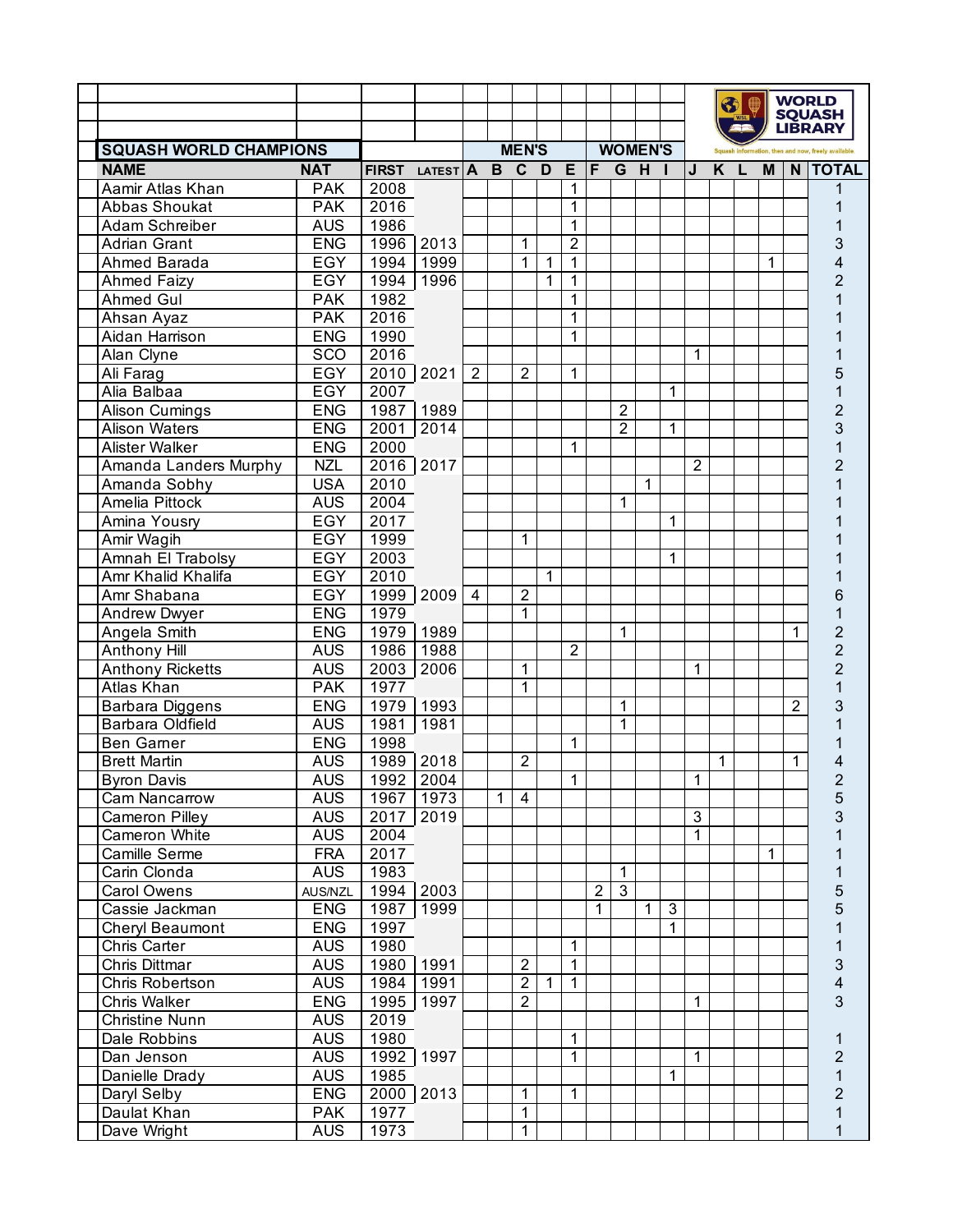| David Campion           | <b>ENG</b> | 1990 |                        |                |                |                |                | 1            |                |              |              |                |                |   |   |   |                         | 1              |
|-------------------------|------------|------|------------------------|----------------|----------------|----------------|----------------|--------------|----------------|--------------|--------------|----------------|----------------|---|---|---|-------------------------|----------------|
| David Palmer            | <b>AUS</b> |      | 2001 2006              | $\overline{2}$ |                | $\overline{2}$ |                |              |                |              |              |                | $\mathbf 1$    |   |   |   |                         | 5              |
| Dean Mason              | <b>AUS</b> | 1988 |                        |                |                |                |                | 1            |                |              |              |                |                |   |   |   |                         |                |
| Declan James            | <b>ENG</b> | 2022 |                        |                |                |                |                |              |                |              |              |                | 1              |   |   |   |                         |                |
| Del Harris              | <b>ENG</b> |      | 1988 1997              |                |                | $\overline{2}$ | $\mathbf 1$    |              |                |              |              |                |                |   |   |   |                         | 3              |
| Di Davis                | <b>AUS</b> | 1983 |                        |                |                |                |                |              |                | $\mathbf{1}$ |              |                |                |   |   |   |                         | $\mathbf{1}$   |
| Dick Carter             | <b>AUS</b> |      | 1967 1971              |                |                | 3              |                |              |                |              |              |                |                |   |   |   |                         | 3              |
| Diego Elias             | <b>PER</b> |      | 2014 2015              |                |                |                | $\overline{2}$ |              |                |              |              |                |                |   |   |   |                         | $\overline{c}$ |
| Dipika Pallikal         | <b>IND</b> | 2022 |                        |                |                |                |                |              |                |              |              |                | $\overline{2}$ |   |   |   |                         | $\overline{c}$ |
|                         |            |      |                        |                |                |                |                |              |                |              |              |                | $\overline{2}$ |   |   |   |                         | 3              |
| Donna Urquhart (Lobban) | <b>AUS</b> |      | 2010 2019              |                |                |                |                |              |                | 1            |              |                |                |   |   |   |                         |                |
| Donna Vardy             | <b>ENG</b> |      | 1987 1989              |                |                |                |                |              |                |              | 1            | $\overline{2}$ |                |   |   |   |                         | 3              |
| Eain Yow Ng             | <b>MAS</b> | 2016 |                        |                |                |                |                |              | 1              |              |              |                |                |   |   |   |                         |                |
| Eman El Amir            | <b>EGY</b> | 1999 |                        |                |                |                |                |              |                |              |              | 1              |                |   |   |   |                         |                |
| Emma Beddoes            | <b>ENG</b> | 2014 |                        |                |                |                |                |              |                | 1            |              |                |                |   |   |   |                         |                |
| Emma Major              | <b>AUS</b> | 1995 |                        |                |                |                |                |              |                |              |              | 1              |                |   |   |   |                         |                |
| Engy Kheirallah         | <b>EGY</b> |      | 1999 2008              |                |                |                |                |              |                | 1            |              | 1              |                |   |   |   |                         | $\overline{2}$ |
| Fares Dessouki          | EGY        | 2012 |                        |                |                |                |                | 1            |                |              |              |                |                |   |   |   |                         |                |
| Farhan Mehboob          | <b>PAK</b> | 2004 |                        |                |                |                |                | 1            |                |              |              |                |                |   |   |   |                         |                |
| Farhan Zaman            | <b>PAK</b> | 2008 |                        |                |                |                |                | 1            |                |              |              |                |                |   |   |   |                         |                |
| Farida Mohamed          | <b>EGY</b> | 2019 |                        |                |                |                |                |              |                |              |              | 1              |                |   |   |   |                         |                |
| Gavin Kadwell           | <b>AUS</b> | 1992 |                        |                |                |                |                | 1            |                |              |              |                |                |   |   |   |                         |                |
| Geoff Hunt              | <b>AUS</b> | 1967 | 1980                   | $\overline{4}$ | $\overline{3}$ | 3              |                |              |                |              |              |                |                |   |   |   |                         | 10             |
| Gogi Alauddin           | <b>PAK</b> | 1981 | 1983                   |                |                | $\overline{2}$ |                |              |                |              |              |                |                |   |   |   |                         | $\overline{2}$ |
| Greg Lobban             | SCO        | 2016 |                        |                |                |                |                |              |                |              |              |                | $\mathbf{1}$   |   |   |   |                         | $\mathbf{1}$   |
| <b>Gregory Gaultier</b> | <b>FRA</b> |      | 2013 2015              | $\mathbf{1}$   |                |                |                |              |                |              |              |                |                |   |   | 1 |                         | $\overline{c}$ |
| Habiba Mohamed          | <b>EGY</b> |      | $20\overline{13}$ 2015 |                |                |                |                |              |                |              | $\mathbf{1}$ | $\overline{2}$ |                |   |   |   |                         | 3              |
| Hania El Hammamy        | <b>EGY</b> | 2017 | 2019                   |                |                |                |                |              |                |              | 1            | $\overline{2}$ |                |   |   |   |                         | 3              |
| Heather McKay           | <b>AUS</b> | 1976 | 1995                   |                |                |                |                |              | $\overline{2}$ |              |              |                |                |   |   |   | $\overline{\mathbf{4}}$ | 6              |
| Heba El Torky           | <b>EGY</b> | 2007 | 2009                   |                |                |                |                |              |                | $\mathbf{1}$ |              | $\overline{2}$ |                |   |   |   |                         | 3              |
| <b>Hisham Ashour</b>    | <b>EGY</b> | 2011 |                        |                |                | 1              |                |              |                |              |              |                |                |   |   |   |                         |                |
| lan Robinson            | <b>ENG</b> | 1976 |                        |                |                | 1              |                |              |                |              |              |                |                |   |   |   |                         |                |
| <b>Israr Ahmad</b>      | <b>PAK</b> | 2016 |                        |                |                |                |                | 1            |                |              |              |                |                |   |   |   |                         |                |
| Jade Wilson             | <b>NZL</b> |      |                        |                |                |                |                |              |                |              | 1            |                |                |   |   |   |                         |                |
|                         |            | 1995 |                        |                |                |                |                |              |                |              |              |                |                |   |   |   |                         |                |
| Jahangir Khan           | <b>PAK</b> |      | 1979 1993              | $6^{\circ}$    | $\overline{2}$ | $\overline{5}$ |                |              |                |              |              |                |                |   |   |   |                         | 13             |
| James Willstrop         | <b>ENG</b> |      | 2000 2022              |                |                | 3              | $\mathbf{1}$   | $\mathbf{1}$ |                |              |              |                | $\mathbf 1$    |   |   |   |                         | 6              |
| Jan Miller              | <b>AUS</b> | 1983 |                        |                |                |                |                |              |                | $\mathbf{1}$ |              |                |                |   |   |   |                         |                |
| Jane Martin             | <b>ENG</b> | 1989 |                        |                |                |                |                |              |                |              |              | 1              |                |   |   |   |                         |                |
| Jane Shiha              | <b>EGY</b> | 2019 |                        |                |                |                |                |              |                |              |              | $\overline{1}$ |                |   |   |   |                         |                |
| Janelle Loader          | <b>AUS</b> | 1993 |                        |                |                |                |                |              |                |              |              | 1              |                |   |   |   |                         | 1              |
| Jansher Khan            | <b>PAK</b> |      | 1985 1996              | $\overline{8}$ |                | 3              | $\mathbf{1}$   |              |                |              |              |                |                |   |   |   |                         | 12             |
| Jayne Ashton            | <b>ENG</b> | 1979 |                        |                |                |                |                |              |                | 1            |              |                |                |   |   |   |                         | 1              |
| Jenny Duncalf           | <b>ENG</b> |      | 2001 2006              |                |                |                |                |              |                | $\mathbf{1}$ |              | $\mathbf{1}$   |                |   |   |   |                         | $\overline{2}$ |
| Joelle King             | <b>NZL</b> |      | 2016 2017              |                |                |                |                |              |                |              |              |                | $\overline{4}$ |   |   |   |                         | 4              |
| John Russell            | <b>ENG</b> | 1996 |                        |                |                |                |                | 1            |                |              |              |                |                |   |   |   |                         |                |
| John Williams           | <b>AUS</b> | 2001 |                        |                |                | 1              |                |              |                |              |              |                |                |   |   |   |                         |                |
| Jonathon Power          | CAN        | 1998 |                        | 1              |                |                |                |              |                |              |              |                |                |   |   |   |                         | 1              |
| Jonny Leslie            | <b>ENG</b> |      | 1976 2006              |                |                | $\overline{2}$ |                |              |                |              |              |                |                |   |   |   | 1                       | 3              |
| Joseph Kneipp           | <b>AUS</b> |      | 1992 2006              |                |                | 1              |                | 1            |                |              |              |                | 1              |   |   |   |                         | 3              |
| Joshna Chinappa         | <b>IND</b> | 2022 |                        |                |                |                |                |              |                |              |              |                | $\mathbf 1$    |   |   |   |                         |                |
| Juha Raumolin           | FIN        | 1992 |                        |                |                |                | $\mathbf{1}$   |              |                |              |              |                |                |   |   |   |                         |                |
| Kanzy El Defrawy        | EGY        | 2011 |                        |                |                |                |                |              |                |              |              | 1              |                |   |   |   |                         |                |
| Karim Abdel Gawad       | <b>EGY</b> |      | 2016 2019              | $\overline{1}$ |                | $\overline{2}$ |                |              |                |              |              |                |                |   | 1 |   |                         | 4              |
| Karim Darwish           | <b>EGY</b> |      | 2000 2011              |                |                | $\overline{2}$ | $\mathbf{1}$   |              |                |              |              |                |                | 1 |   |   |                         | 4              |
| Karim El Hammamy        | EGY        |      | 2013 2014              |                |                |                | $\mathbf{1}$   | $\mathbf{1}$ |                |              |              |                |                |   |   |   |                         | $\overline{2}$ |
| Karim El Mistikawi      | EGY        | 1994 |                        |                |                |                |                | $\mathbf{1}$ |                |              |              |                |                |   |   |   |                         | 1              |
| <b>Kasey Brown</b>      | <b>AUS</b> | 2010 |                        |                |                |                |                |              |                | 1            |              |                |                |   |   |   |                         |                |
|                         |            |      |                        |                |                |                |                |              |                |              |              |                |                |   |   |   |                         | 1              |
| Kate Major              | <b>AUS</b> | 1995 |                        |                |                |                |                |              |                |              |              | 1              |                |   |   |   |                         | 1              |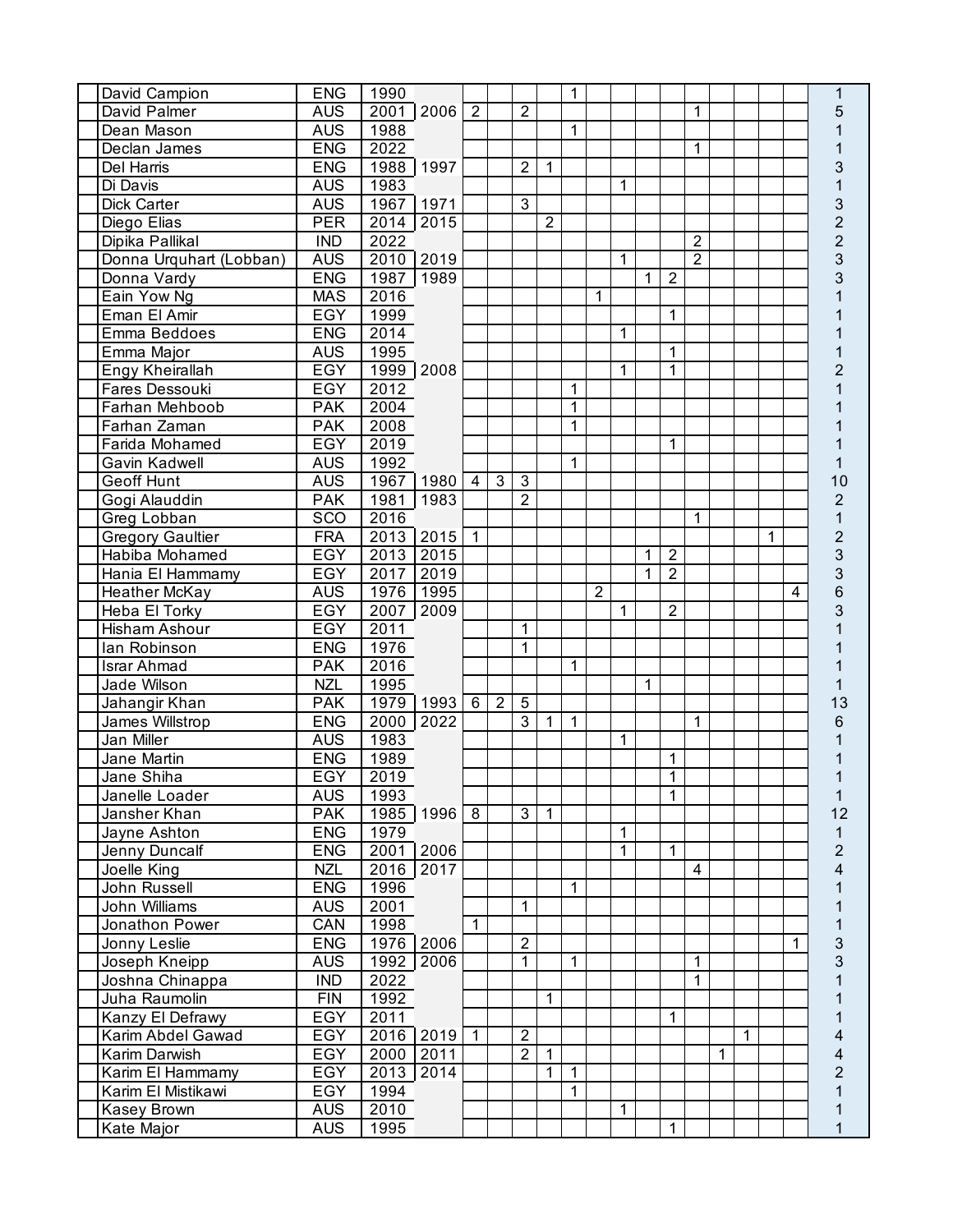| Ken Hiscoe                     | <b>AUS</b>        |                   | 1967 1983   |              |   | $\mathbf{3}$   |                |                |              |                |                |                |              |              |              |   | 1            | 4                                |
|--------------------------------|-------------------|-------------------|-------------|--------------|---|----------------|----------------|----------------|--------------|----------------|----------------|----------------|--------------|--------------|--------------|---|--------------|----------------------------------|
| Kevin Hiscoe                   | <b>AUS</b>        | 1976              |             |              | 1 |                |                |                |              |                |                |                |              |              |              |   |              | 1                                |
| Khalid Atlas Khan              | <b>PAK</b>        |                   | 2002 2004   |              |   |                |                | $\overline{2}$ |              |                |                |                |              |              |              |   |              | 2                                |
| Khayal Khan                    | <b>PAK</b>        | 2002              |             |              |   |                |                | 1              |              |                |                |                |              |              |              |   |              |                                  |
| Kym Keevil                     | <b>AUS</b>        | 1993              |             |              |   |                |                |                |              |                |                | 1              |              |              |              |   |              |                                  |
| Laura Massaro                  | <b>ENG</b>        |                   | 2001 2014   |              |   |                |                |                | 1            | 1              |                | 1              |              |              |              |   |              | 3                                |
| Lauren Briggs                  | <b>ENG</b>        | 1997              | 2018        |              |   |                |                |                |              |                |                | 1              |              |              |              |   | 1            | $\overline{2}$                   |
| Lee Beachill                   | <b>ENG</b>        |                   | 1996 2007   |              |   | $\overline{2}$ |                | 1              |              |                |                |                |              |              |              |   |              | 3                                |
| Lee Jemmett                    | <b>ENG</b>        | 1998              |             |              |   |                |                | 1              |              |                |                |                |              |              |              |   |              |                                  |
| Leilani Joyce                  | <b>NZL</b>        | 1997              |             |              |   |                |                |                |              |                |                |                | 1            |              |              |   |              |                                  |
| Lesley Moore                   | <b>ENG</b>        | 1979              |             |              |   |                |                |                |              | 1              |                |                |              |              |              |   |              |                                  |
| Linda Charman                  | <b>ENG</b>        |                   | 1999 2000   |              |   |                |                |                |              | 1              |                |                |              | 1            |              |   |              | 2                                |
| Lionel Robberds                | <b>AUS</b>        | 1973              |             |              |   | 1              |                |                |              |                |                |                |              |              |              |   |              | 1                                |
| Lisa Opie                      | <b>ENG</b>        | 1981              | 1990        |              |   |                |                |                |              | 4              | 1              |                |              |              |              |   |              | 5                                |
| Liz Irving                     | <b>AUS</b>        | 1992              | 1998        |              |   |                |                |                |              | 4              |                |                | 1            |              |              |   |              | 5                                |
| <b>Lucy Soutter</b>            | <b>ENG</b>        | 1985              | 1987        |              |   |                |                |                |              | $\overline{2}$ | 1              |                |              |              |              |   |              | 3                                |
| Majid Khan                     | <b>PAK</b>        | 2002              |             |              |   |                |                | 1              |              |                |                |                |              |              |              |   |              |                                  |
| Magsood Ahmed                  | <b>PAK</b>        | 1977              | 1983        |              | 1 | 3              |                |                |              |                |                |                |              |              |              |   |              |                                  |
| Mar Khaled Khalifa             | <b>EGY</b>        | $\overline{2010}$ |             |              |   |                |                | 1              |              |                |                |                |              |              |              |   |              |                                  |
| <b>Mariam Metwally</b>         | <b>EGY</b>        |                   | 2013 2015   |              |   |                |                |                |              |                |                | $\overline{2}$ |              |              |              |   |              | 2                                |
| Mark Allen                     | <b>ENG</b>        | 1990              |             |              |   |                |                | 1              |              |                |                |                |              |              |              |   |              |                                  |
| <b>Mark Cairns</b>             | <b>ENG</b>        | 1997              |             |              |   |                |                |                |              |                |                |                | 1            |              |              |   |              |                                  |
| Mark Carlyon                   | <b>AUS</b>        | 1988              |             |              |   |                |                | 1              |              |                |                |                |              |              |              |   |              |                                  |
| Mark Chaloner                  | <b>ENG</b>        | 1995              | 1999        |              |   | $\mathbf 1$    |                |                |              |                |                |                |              | 1            |              |   |              | $\overline{a}$                   |
| Martine Le Moignan             | <b>ENG</b>        | 1985              | 1990        |              |   |                |                |                | $\mathbf{1}$ | $\overline{4}$ |                |                |              |              |              |   |              | 5                                |
| Marwan Elshorbagy              | <b>EGY</b>        | 2010              | 2017        |              |   | 1              | $\overline{2}$ | $\overline{2}$ |              |                |                |                |              |              | $\mathbf 1$  |   |              | 6                                |
| Marwan Tarek                   | <b>EGY</b>        | 2017              | 2018        |              |   |                | $\overline{1}$ | 1              |              |                |                |                |              |              |              |   |              | $\overline{2}$                   |
| Mazen Hesham                   | <b>EGY</b>        | 2012              |             |              |   |                |                | $\mathbf{1}$   |              |                |                |                |              |              |              |   |              |                                  |
| Mehran Javed                   | <b>PAK</b>        | 2016              |             |              |   |                |                | 1              |              |                |                |                |              |              |              |   |              |                                  |
| Melissa Fryer                  | <b>ENG</b>        | 1989              |             |              |   |                |                |                |              |                |                | $\mathbf{1}$   |              |              |              |   |              |                                  |
| Melissa Martin                 | <b>AUS</b>        | 2004              |             |              |   |                |                |                |              | 1              |                |                |              |              |              |   |              |                                  |
| Michelle Martin                | <b>AUS</b>        |                   | 1985 2012   |              |   |                |                |                | 3            | 4              |                | 1              |              | $\mathbf{1}$ |              |   | $\mathbf{1}$ | 10                               |
| <b>Mike Donnelly</b>           | <b>AUS</b>        | 1973              |             |              |   | 1              |                |                |              |                |                |                |              |              |              |   |              |                                  |
| Mir Zaman Gul                  | <b>PAK</b>        | 1993              |             |              |   | 1              |                |                |              |                |                |                |              |              |              |   |              |                                  |
| Mohamed Abouelghar             | EGY               |                   | 2012 2019   |              |   | 1              |                | 1              |              |                |                |                |              |              | $\mathbf 1$  |   |              | 3                                |
| Mohamed Elgawarthy             | EGY               | 2014              |             |              |   |                |                | 1              |              |                |                |                |              |              |              |   |              |                                  |
| Mohamed Elshorbagy             | <b>EGY</b>        |                   | 2008 2017   | $\mathbf{1}$ |   | 1              | $\overline{2}$ |                |              |                |                |                |              |              |              |   |              |                                  |
| Mohamed Reda                   | <b>EGY</b>        | 2006              |             |              |   |                |                | $\overline{1}$ |              |                |                |                |              |              |              |   |              |                                  |
| Mohamed Saleem                 | <b>PAK</b>        | 1977              |             |              |   | 1              |                |                |              |                |                |                |              |              |              |   |              | 1                                |
| Mostafa Asal                   | EGY               |                   | $2018$ 2019 |              |   |                | $\overline{2}$ | 1              |              |                |                |                |              |              |              |   |              | 3                                |
| Mostafa El Serty               | EGY               | 2018              |             |              |   |                |                | 1              |              |                |                |                |              |              |              |   |              |                                  |
| Muhammed Shoaib                | <b>PAK</b>        | 2008              |             |              |   |                |                | 1              |              |                |                |                |              |              |              |   |              |                                  |
| Narelle Tippett                | <b>AUS</b>        | 1995              |             |              |   |                |                |                |              |                |                | 1              |              |              |              |   |              |                                  |
| Natalie Grinham                | <b>AUS</b>        |                   | 2002 2004   |              |   |                |                |                |              | $\overline{2}$ |                |                | $\mathbf{1}$ |              |              |   |              | 3                                |
| Natarsha Tippett               | <b>AUS</b>        | 1993              |             |              |   |                |                |                |              |                |                | 1              |              |              |              |   |              |                                  |
| Nesreen Nashaat                | EGY               | 1999              |             |              |   |                |                |                |              |                |                | 1              |              |              |              |   |              |                                  |
| <b>Nick Matthew</b>            | <b>ENG</b>        |                   | 1998 2013 3 |              |   | $\overline{3}$ |                | 1              |              |                |                |                |              |              |              | 1 |              | 8                                |
| Nicol David                    | <b>MAS</b>        |                   | 1999 2014   |              |   |                |                |                | 8            |                | $\overline{2}$ |                |              |              |              | 3 |              | 13                               |
| Nour Baghat                    | EGY               | 2007              |             |              |   |                |                |                |              |                |                | $\mathbf{1}$   |              |              |              |   |              | $\mathbf{1}$                     |
| Nour El Sherbini               | <b>EGY</b>        |                   | 2009 2021   |              |   |                |                |                | 5            | 3              | $\mathbf{3}$   | 3              |              | $\mathbf{1}$ | $\mathbf{1}$ |   |              | 16                               |
| Nour El Tayeb                  | EGY               |                   | 2009 2018   |              |   |                |                |                |              | $\overline{2}$ | $\mathbf{1}$   | $\mathbf{1}$   |              |              | 1            |   |              | $\mathbf 5$                      |
| Nouran El Torky                | <b>EGY</b>        |                   | 2009 2011   |              |   |                |                |                |              |                |                | $\overline{2}$ |              |              |              |   |              | $\overline{c}$<br>$\overline{7}$ |
| Nouran Gohar                   | <b>EGY</b>        |                   | 2011 2018   |              |   |                |                |                |              | $\overline{2}$ | $\overline{2}$ | $\overline{3}$ |              |              |              |   |              |                                  |
| Omar El Borolossy              | EGY               | 1994              | 2014        |              |   | 1              |                | 1              |              |                |                |                |              |              |              |   | 1            | 3                                |
| Omar El Torkey<br>Omar Elatmas | EGY<br><b>EGY</b> | 2018<br>2014      |             |              |   |                |                | 1              |              |                |                |                |              |              |              |   |              | 1                                |
|                                |                   |                   |             |              |   |                |                | 1              |              |                |                |                |              |              |              |   |              | 1                                |
| Omar Mosaad                    | EGY               | 2006              |             |              |   |                |                | 1              |              |                |                |                |              |              |              |   |              |                                  |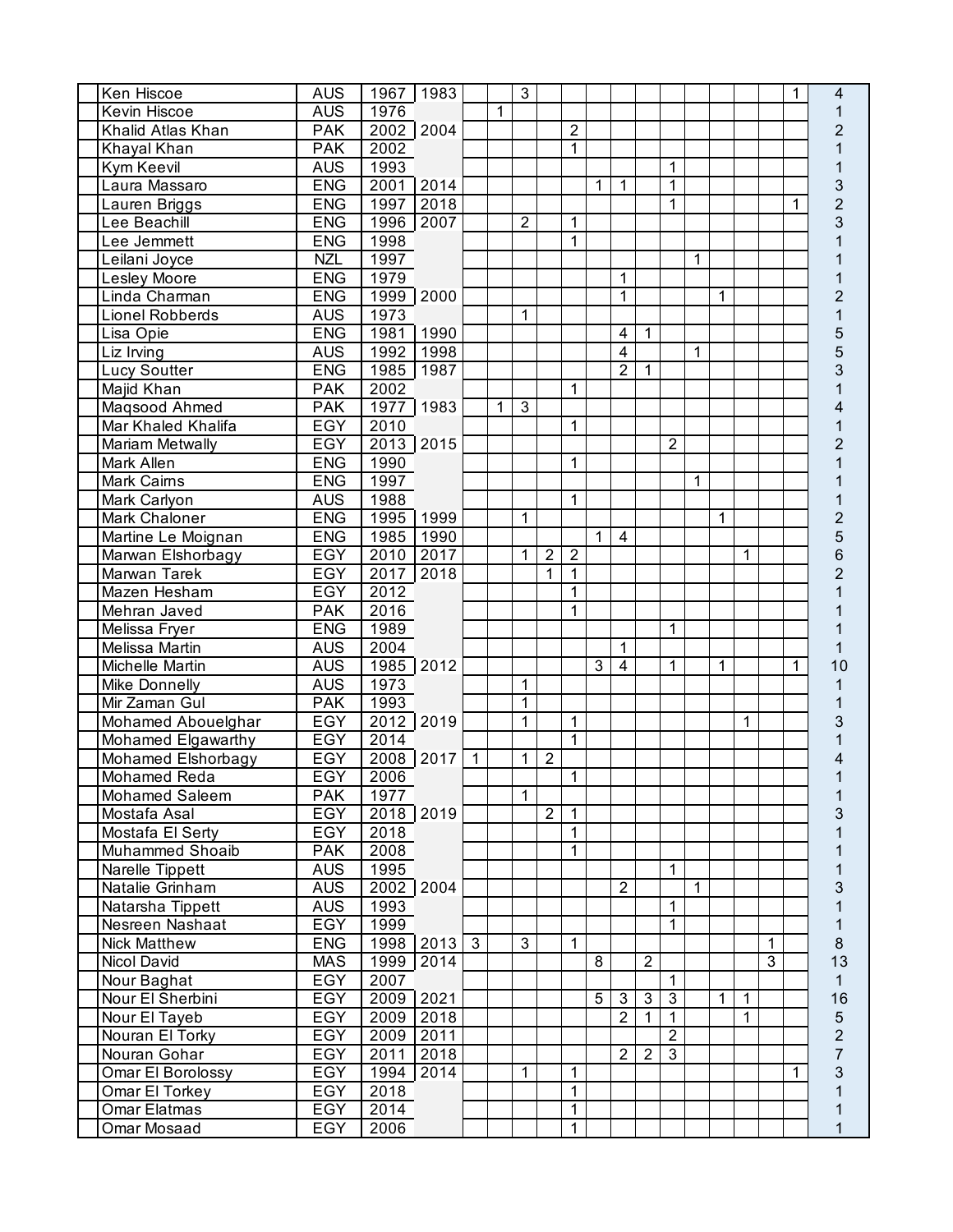| Omneya Abdel Kawy      | <b>EGY</b> |           | 1999 2016 |                |   |                |                |                |                         | $\mathbf{3}$   | $\mathbf 1$    | $\overline{2}$ |                |                |          |                | 6              |
|------------------------|------------|-----------|-----------|----------------|---|----------------|----------------|----------------|-------------------------|----------------|----------------|----------------|----------------|----------------|----------|----------------|----------------|
| Ong Beng Hee           | <b>MAS</b> | 1998      |           |                |   |                | 1              |                |                         |                |                |                |                |                |          |                |                |
| Paul Allen             | <b>ENG</b> | 1996      |           |                |   |                |                | 1              |                         |                |                |                |                |                |          |                |                |
| Paul Coll              | <b>NZL</b> |           | 2016 2017 |                |   |                |                |                |                         |                |                |                | $\overline{2}$ |                |          |                | $\overline{2}$ |
| Paul Price             | <b>AUS</b> | 2001      | 2003      |                |   | $\overline{2}$ |                |                |                         |                |                |                |                |                |          |                | $\overline{2}$ |
| Paula Hoppe            | <b>ENG</b> | 1991      |           |                |   |                |                |                |                         |                |                | 1              |                |                |          |                |                |
| Peter Barker           | <b>ENG</b> | 2007      |           |                |   | $\mathbf{1}$   |                |                |                         |                |                |                |                |                |          |                |                |
| Peter Marshall         | <b>ENG</b> |           | 1997 1999 |                |   | $\mathbf{1}$   |                |                |                         |                |                |                |                | 1              |          |                | $\overline{c}$ |
| Peter Nance            | <b>AUS</b> | 1980      |           |                |   |                | 1              | $\overline{1}$ |                         |                |                |                |                |                |          |                | $\overline{c}$ |
| Peter Nicol            | SCO/ENG    |           | 1999 2007 | $\mathbf{1}$   |   | 1              |                |                |                         |                |                |                |                |                | 1        |                | 3              |
| Peter Verow            | <b>ENG</b> | 1979      |           |                |   | $\mathbf{1}$   |                |                |                         |                |                |                |                |                |          |                |                |
| <b>Philip Ayton</b>    | <b>ENG</b> |           | 1976 2012 |                |   | 1              |                |                |                         |                |                |                |                |                |          | 1              | $\overline{2}$ |
| <b>Philip Kenyon</b>   | <b>ENG</b> | 1979      |           |                |   | 1              |                |                |                         |                |                |                |                |                |          |                |                |
| Philippa Beams         | <b>NZL</b> | 1997      |           |                |   |                |                |                |                         |                |                |                | 1              |                |          |                |                |
| <b>Phillip Barker</b>  | <b>ENG</b> | 2000      |           |                |   |                |                | 1              |                         |                |                |                |                |                |          |                |                |
| Qamar Zaman            | <b>PAK</b> | 1981      | 1987      |                |   | 4              |                |                |                         |                |                |                |                |                |          |                | 4              |
| Rachael Grinham        | <b>AUS</b> | 1993      | 2007      |                |   |                |                |                | 1                       | 3              | $\mathbf{1}$   | $\overline{2}$ | $\overline{3}$ |                |          |                | 10             |
| Rae Anderson           | <b>AUS</b> | 1981      | 1981      |                |   |                |                |                |                         | $\mathbf{1}$   |                |                |                |                |          |                | 1              |
| Ramy Ashour            | <b>EGY</b> | 2004      | 2017      | $\overline{3}$ |   | $\overline{3}$ | $\overline{2}$ | 1              |                         |                |                |                |                | 1              |          |                | 10             |
| Raneem El Welily       | EGY        | 2003      | 2018      |                |   |                |                |                | $\mathbf 1$             | $\overline{4}$ | $\overline{2}$ | $\overline{2}$ |                | $\mathbf{1}$   |          |                | 10             |
| Rebecca Macree         | <b>ENG</b> | 2000      |           |                |   |                |                |                |                         | $\mathbf{1}$   |                |                |                |                |          |                | 1              |
| Rhonda Thome           | <b>AUS</b> | 1981      | 1983      |                |   |                |                |                | 1                       | $\overline{2}$ |                |                |                |                |          |                | 3              |
| <b>Rick Curtis</b>     | <b>AUS</b> | 1986      |           |                |   |                |                | 1              |                         |                |                |                |                |                |          |                |                |
| Robyn Cooper           | <b>AUS</b> | 2002      |           |                |   |                |                |                |                         | 1              |                |                |                |                |          |                |                |
| Robyn Friday           | <b>AUS</b> | 1983      |           |                |   |                |                |                |                         |                | $\overline{1}$ |                |                |                |          |                |                |
| Robyn Lambourne        | <b>AUS</b> | 1992      |           |                |   |                |                |                |                         | 1              |                |                |                |                |          |                |                |
| Rodney Eyles           | <b>AUS</b> | 1984 1997 |           | $\mathbf{1}$   |   | $\mathbf{1}$   |                | $\overline{2}$ |                         |                |                |                |                | $\mathbf{1}$   |          |                |                |
| Rodney Martin          | <b>AUS</b> | 1984      | 1991      | $\vert$ 1      |   | $\mathbf{1}$   |                | 1              |                         |                |                |                |                |                |          |                | 3              |
| Ross Norman            | <b>NZL</b> | 1986      | 1999      | $\mathbf{1}$   |   |                |                |                |                         |                |                |                |                |                |          | 1              | $\overline{c}$ |
| Rowan Elaraby          | EGY        | 2017      | 2018      |                |   |                |                |                |                         |                | $\overline{2}$ | $\mathbf{1}$   |                |                |          |                | 3              |
| <b>Ryan Cuskelly</b>   | <b>AUS</b> | 2017      | 2019      |                |   |                |                |                |                         |                |                |                | $\overline{2}$ |                |          |                | $\overline{2}$ |
| Safeer Ullah Khan      | <b>PAK</b> | 2002      |           |                |   |                |                | 1              |                         |                |                |                |                |                |          |                |                |
| Sally Ann Robbie       | <b>AUS</b> | 1985      |           |                |   |                |                |                |                         |                |                | 1              |                |                |          |                |                |
| <b>Sally Felton</b>    | <b>ENG</b> | 1991      |           |                |   |                |                |                |                         |                |                | $\mathbf 1$    |                |                |          |                |                |
| Salma Hany Ibrahim     | EGY        | 2015      |           |                |   |                |                |                |                         |                |                | 1              |                |                |          |                |                |
| Sana Ibrahim           | EGY        | 2019      |           |                |   |                |                |                |                         |                |                | $\mathbf 1$    |                |                |          |                |                |
| Sara Badr              | <b>EGY</b> | 2003      |           |                |   |                |                |                |                         |                |                | $\mathbf 1$    |                |                |          |                |                |
| Sarah Fitz-Gerald      | <b>AUS</b> | 1985 2018 |           |                |   |                |                |                | $5\overline{1}$         |                | $6 \mid 1$     | $\overline{1}$ |                |                | $1 \mid$ | $\overline{4}$ | 18             |
| Sarah Jane Perry       | <b>ENG</b> | 2014      |           |                |   |                |                |                |                         | 1              |                |                |                |                |          |                | 1              |
| Saurav Ghosal          | <b>IND</b> | 2022      |           |                |   |                |                |                |                         |                |                |                | 1              |                |          |                |                |
| Sean O'Connor          | <b>AUS</b> | 1984      |           |                |   |                |                | 1              |                         |                |                |                |                |                |          |                |                |
| Senga Macfie           | <b>ENG</b> | 1987      |           |                |   |                |                |                |                         |                |                | 1              |                |                |          |                |                |
| Shaun Moxham           | <b>AUS</b> | 1988      |           |                |   |                |                | 1              |                         |                |                |                |                |                |          |                |                |
| Shelley Kitchen        | <b>NZL</b> | 2006      |           |                |   |                |                |                |                         |                |                |                | $\mathbf 1$    |                |          |                |                |
| Simon Parke            | <b>ENG</b> |           | 1990 1999 |                |   | $\overline{2}$ | $\mathbf{1}$   | $\mathbf{1}$   |                         |                |                |                |                | 1              |          |                | 5              |
| Simon Rosner           | <b>GER</b> | 2017      |           |                |   |                |                |                |                         |                |                |                |                |                | 1        |                | 1              |
| Sohail Qaiser          | <b>PAK</b> | 1982      |           |                |   |                | 1              | $\overline{1}$ |                         |                |                |                |                |                |          |                | $\overline{2}$ |
| Stephanie Brind        | <b>ENG</b> | 2000      |           |                |   |                |                |                |                         | 1              |                |                |                |                |          |                | 1              |
| Steve Bowditch         | <b>AUS</b> | 1981      |           |                | 1 |                |                |                |                         |                |                |                |                |                |          |                | 1              |
| <b>Stewart Boswell</b> | <b>AUS</b> |           | 1999 2006 |                |   | 1              |                |                |                         |                |                |                | $\mathbf 1$    | $\overline{1}$ |          |                | 3              |
| <b>Stuart Courtney</b> | <b>ENG</b> | 1976      |           |                |   | 1              |                |                |                         |                |                |                |                |                |          |                |                |
| Sue Cogswell           | <b>ENG</b> | 1979      |           |                |   |                |                |                |                         | 1              |                |                |                |                |          |                |                |
| Sue Wright             | <b>ENG</b> | 1987      |           |                |   |                |                |                |                         |                |                | 1              |                |                |          |                |                |
| Susan Devoy            | <b>NZL</b> | 1985      | 1992      |                |   |                |                |                | $\overline{\mathbf{4}}$ |                |                |                |                |                |          |                | 4              |
| Suzanne Homer          | <b>ENG</b> | 1987      | 2001      |                |   |                |                |                |                         | $\mathbf{3}$   |                |                |                |                |          | $\overline{2}$ | 5              |
| Tamsyn Leevey          | <b>NZL</b> | 2006      |           |                |   |                |                |                |                         |                |                |                | 1              |                |          |                | 1              |
| Tania Bailey           | <b>ENG</b> |           | 1997 2006 |                |   |                |                |                |                         | $\overline{2}$ | 1              | $\mathbf 1$    |                |                |          |                | 4              |